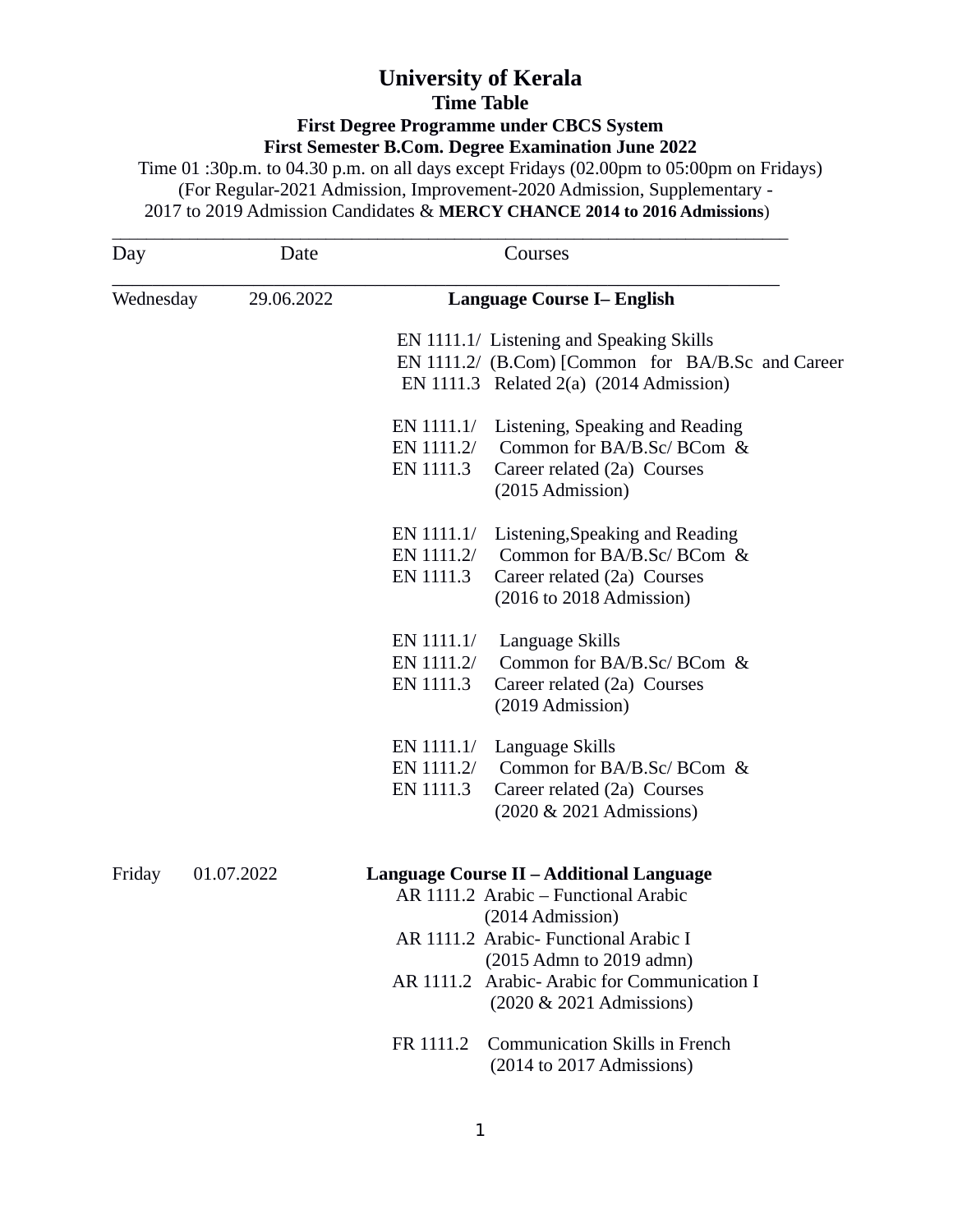- FR 1111.2 Francais Commercial I (2018 & 2019 Admissions)
- FR 1111.2 Francais Commercial I (2020 & 2021 Admissions)
- GR 1111.2 Introductory German for Business People Stage I (2014 Admn to 2019Admns)
- GR 1111.2 Introductory German for Business People Stage I (2020 Admission)
- GR 1111.2 Introductory German for Business People Stage I (2021 Admission)
- HN 1111.2 Hindi Prose, Commercial Hindi and Letter Writing (2014 Admn to 2016 Admns)
- HN 1111.2 Hindi Prose, Commercial Hindi and Letter Writing (2017 Admn to 2019 Admns)
- HN 1111.2 Hindi Gadya aur Vyavasayiklekhan (2020 & 2021 Admissions)
- ` ML 1111.2 Malayalam Novel, Natakam, Sanchara Sahityam (2014 to 2017 Admissions)
- ML 1111.2 Malayalam Novel, Natakam, Sanchara Sahityam (2018 &2019 Admissions)
- ML 1111.2 Malayalam Novel, Natakam, Sanchara Sahityam (2020 Admission)
- ML 1111.2 Sahithya Padanam I (2021 Admission)
- RU 1111.2 Grammar and Translation (2014 Admn) RU 1111.2 Grammar and Composition (2015 to 2017 Admissions) RU 1111.2 Grammar and Composition (2018 -2019 Admissions) RU 1111.2 Grammar and Composition (2020 Admission) RU 1111.2 Grammar and Composition (2021 Admission)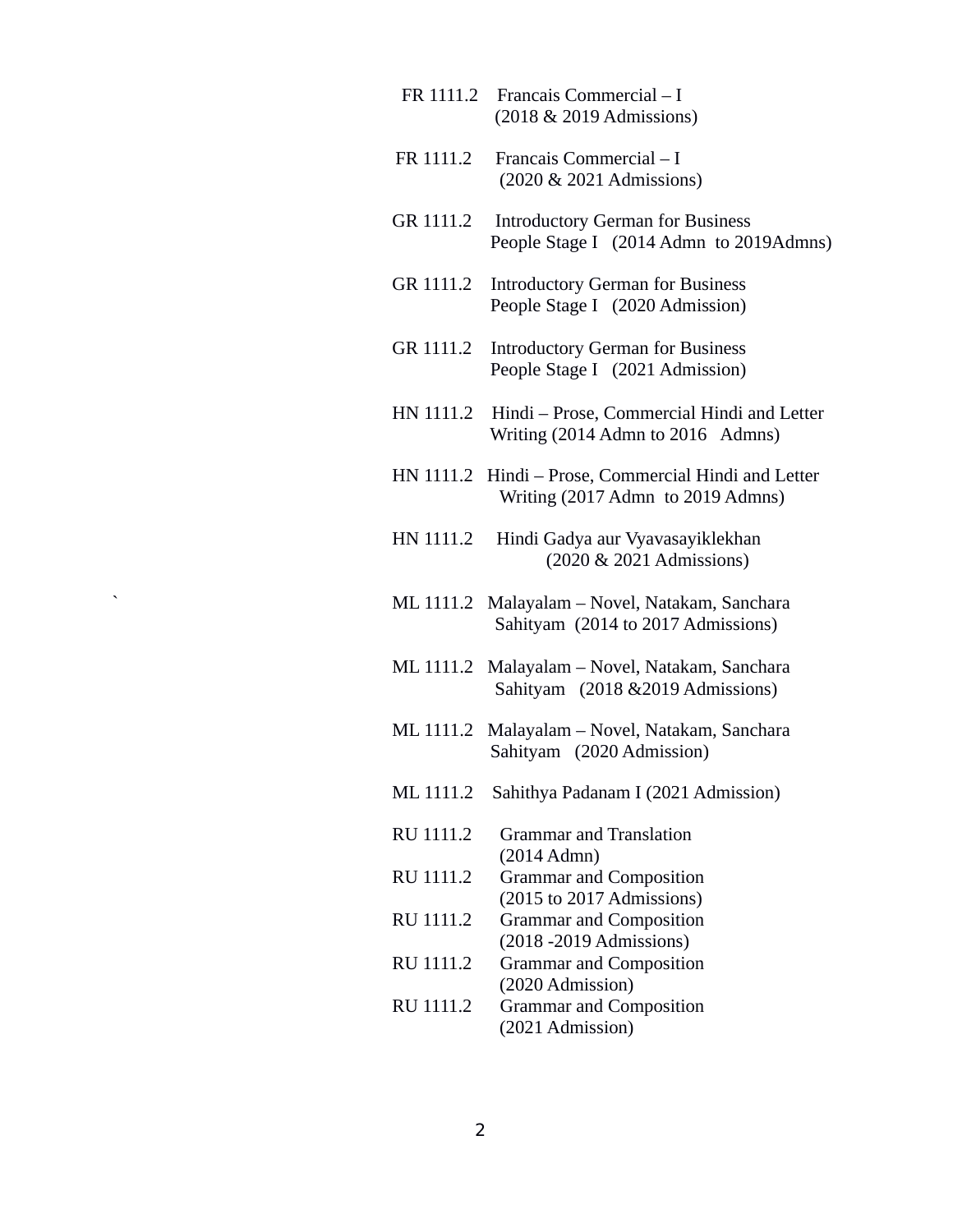|        |            | TM 1111.2                                                                                                                                                                                                                                                                                    | Ikkaala Tamil I<br>(2014 to 2017 Admissions)                                                                                                      |  |
|--------|------------|----------------------------------------------------------------------------------------------------------------------------------------------------------------------------------------------------------------------------------------------------------------------------------------------|---------------------------------------------------------------------------------------------------------------------------------------------------|--|
|        |            | TM 1111.2                                                                                                                                                                                                                                                                                    | Ikkaala Tamil I<br>$(2018-2019)$ Admissions)                                                                                                      |  |
|        |            | TM 1111.2                                                                                                                                                                                                                                                                                    | Ikkaala Tamil I<br>(2020 & 2021 Admissions)                                                                                                       |  |
|        |            | LT 1111.2                                                                                                                                                                                                                                                                                    | <b>Communication Skills in Latin</b><br>$(2015$ Admn to $2019$ Admns)                                                                             |  |
|        |            | LT 1111.2                                                                                                                                                                                                                                                                                    | <b>Communication Skills in Latin</b><br>(2020 & 2021 Admissions)                                                                                  |  |
|        |            | SK 1111.3                                                                                                                                                                                                                                                                                    | Kavya and Drama (for B.Com 2014 -2019<br>Admns & for all Career Related<br>courses including BPA-<br>2014, 2015 & 2016 Admissions)                |  |
|        |            | SK 1111.3                                                                                                                                                                                                                                                                                    | Kavya and Drama<br>(for B.Com 2020 & 2021 Admns)                                                                                                  |  |
|        |            | SR 1111.1                                                                                                                                                                                                                                                                                    | Syriac Poetry, Grammar and History of Syriac<br>Literature. (2017 to 2018 Admissions)                                                             |  |
|        |            |                                                                                                                                                                                                                                                                                              | SR 1111.1 Syriac Poetry, Grammar and History of<br>Syriac Literature. (2019 Admission)                                                            |  |
|        |            |                                                                                                                                                                                                                                                                                              | SR 1111.1 Syriac Poetry, Grammar and History of<br>Syriac Literature. (2020 & 2021 Admissions)                                                    |  |
| Monday | 04.07.2022 | <b>Environmental Studies</b><br>(Common for Foundation Course I - CO 1121/<br>CX1121/TT1121/HM1121 (2014 Admission)/<br>CC 1121(2014 Admn), Core Course I - CO 1141/ CX1141/<br>TT 1141/HM 1141 -2015 to 2019 Admn<br>CC 1141 (2015 Admn. To 2017 Admn) and<br>CC 1142 (2018 Admn 2019 Admn) |                                                                                                                                                   |  |
|        |            |                                                                                                                                                                                                                                                                                              | <b>Environmental Studies Core Course I/ Core Course II</b><br>(Common for CO1141/CX1141/TT1141/HM1141/<br><b>CC 1142</b> (2020 & 2021 Admissions) |  |

3